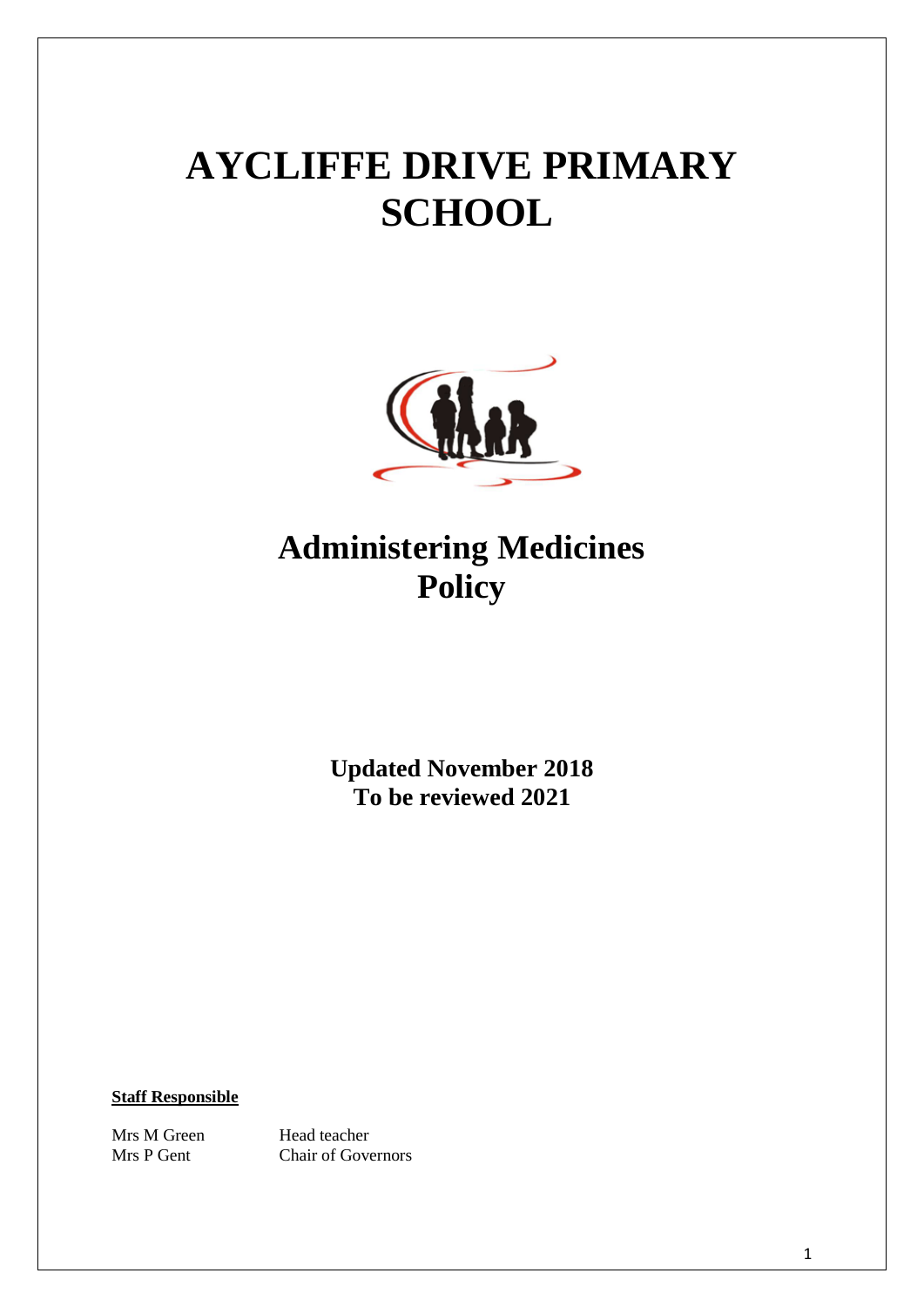## AYCLIFFE DRIVE PRIMARY SCHOOL

## **Administering Medicines Policy**

#### **Purpose of the policy**

This policy has been implemented to ensure no children within the schools care are at risk of being given medicines, whether prescribed or non-prescribed, without clear guidance and authorisation of parents. It forms part of our safeguarding procedures and follows the guidance issued by the DfES in March 2005 and reviewed in January 2013 ('Managing Medicines in Schools and Early Settings').

The only medications which can be administered by staff in schools are those prescribed for a pupil by a doctor following a filled in written authorised request form to administer medicines from school. Commercially available medication such as painkillers, antiseptics, throat lozenges etc must not be sent into school by parents and pupils, and **will not** administered by school staff.

All staff are first aid trained, epipen trained and a number of staff have been trained to work with diabetic children to monitor their condition.

#### **Agreed Procedures**

#### **Parents/Carers should:**

- Through discussion with their GP, parents should endeavour to administer medicines outside of school hours.
- If a prescribed dosage is such that the medicine needs to be administered within school hours (e.g. more than 3 times a day) parents must request and complete a medical request form.
- Parents that feel that their child requires medication apart from a prescribed one (e.g. calpol) or less than four times a day the parents with the school's permission may administer it to their child during their lunch break.
- Parents are requested to ensure all medicines are placed in an air tight container with the child's name clearly marked on it. The medication should be still in its original packaging with the dosage on (with a 5ml spoon/syringe), the pharmacy label, date dispensed, length of time to be administered and the child's name.
- All medicines must be handed in to the school office at the beginning of each school day, along with the completed request form.
- Parents must ensure that the medication is collected from the school office at the end of each school day.

#### **School will:**

- Ensure that all medications are stored correctly and safely.
- School will notify parents when asthmas inhalers that that kept in school are out of date.